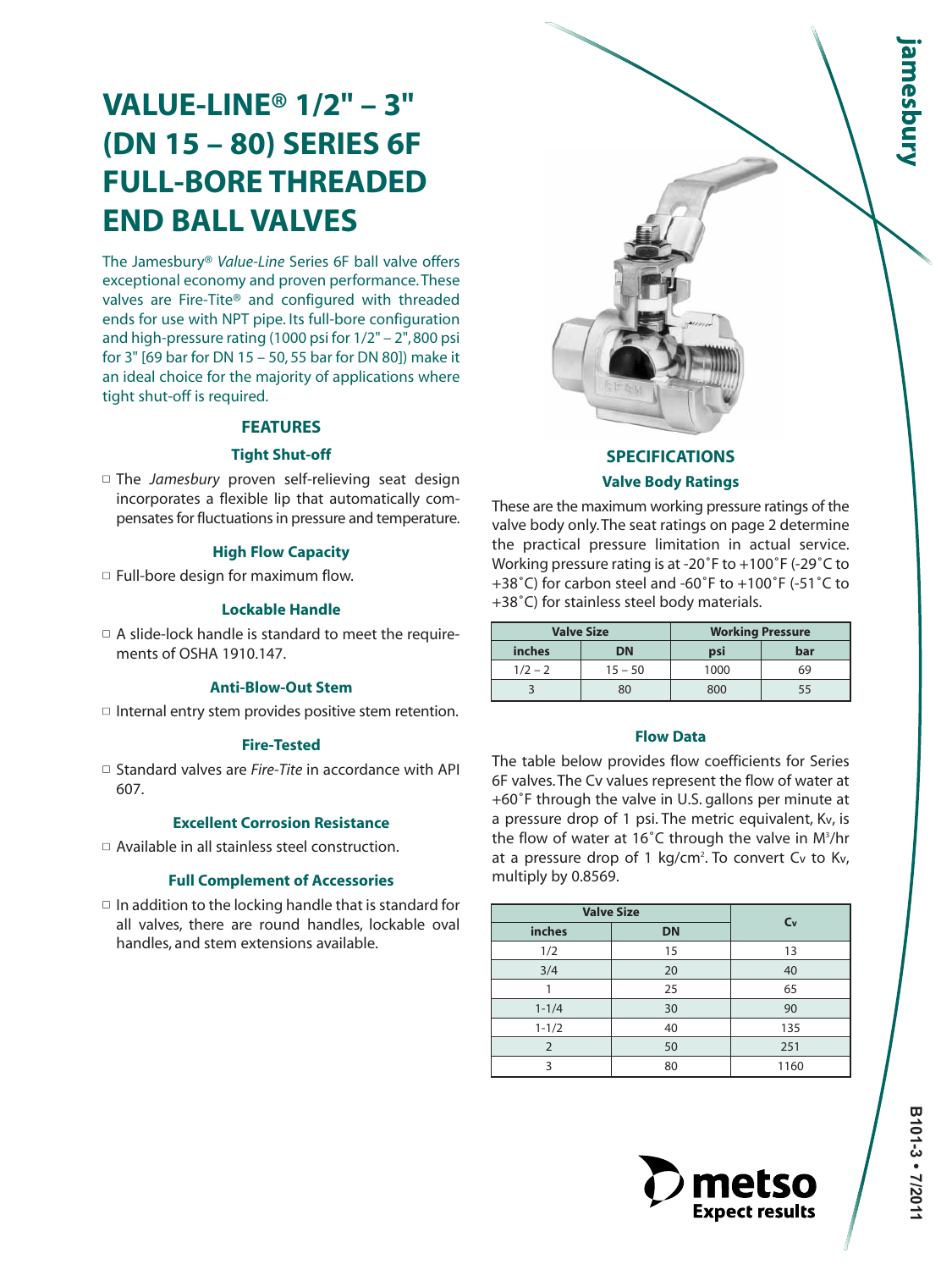

### **Valve Seat Ratings**

These ratings, shown in the graph at right, are based on differential pressure with the valve ball in the fully closed position and refer to seats only. Valves in carbon steel are suitable for service to -20°F (-29°C); valves in stainless steel to -60˚F (-51 ˚C).





### **Optional Handles**

Series 6F ball valves have optional handles available: a round handle (non-locking), an oval handle, and an extra-long lever. To order handles separately, specify the following part number.

|                          | $1/2$ " (DN 15) | $3/4" - 1"$<br>$(DN 20 - 25)$ | $1 - 1/4" - 1 - 1/2"$<br>$(DN 30 - 40)$ | 2 <sup>11</sup><br>(DN 50) |
|--------------------------|-----------------|-------------------------------|-----------------------------------------|----------------------------|
| Round<br>Handles         |                 | 012-0785-22 012-0786-22       | 012-0787-22                             |                            |
| Lockable<br>Oval Handles |                 | 012-0794-22 012-0795-22       | 012-0796-22                             |                            |



| <b>Valve Size</b> |           | <b>Oval and Round Handle Dimensions</b> |     |        |     |  |  |
|-------------------|-----------|-----------------------------------------|-----|--------|-----|--|--|
| inches            | <b>DN</b> |                                         |     | н      |     |  |  |
|                   |           | inches                                  | mm  | inches | mm  |  |  |
| 1/2               | 15        | 3.35                                    | 85  | 2.82   | 72  |  |  |
| 3/4               | 20        | 4.64                                    | 118 | 3.49   | 89  |  |  |
|                   | 25        | 4.64                                    | 118 | 3.62   | 92  |  |  |
| $1 - 1/4$         | 30        | 5.87                                    | 149 | 4.20   | 107 |  |  |
| $1 - 1/2$         | 40        | 5.87                                    | 149 | 4.38   | 111 |  |  |

### **Stem Extensions**

A standard 4" (102mm) stem extension is offered for 1/2" – 2" (DN 15 – 50) Series 6F valves for improved accessibility, particularly when used in insulated pipelines. Stem extension kits can be ordered factory-mounted or shipped separately for field mounting.



| Valve Size    | Kit       |        |
|---------------|-----------|--------|
| inches        | Number    |        |
| 1/2           | 15        | SE-072 |
| $3/4 - 1$     | $20 - 25$ | SE-073 |
| $1 - 1/4 - 2$ | $30 - 50$ | SF-074 |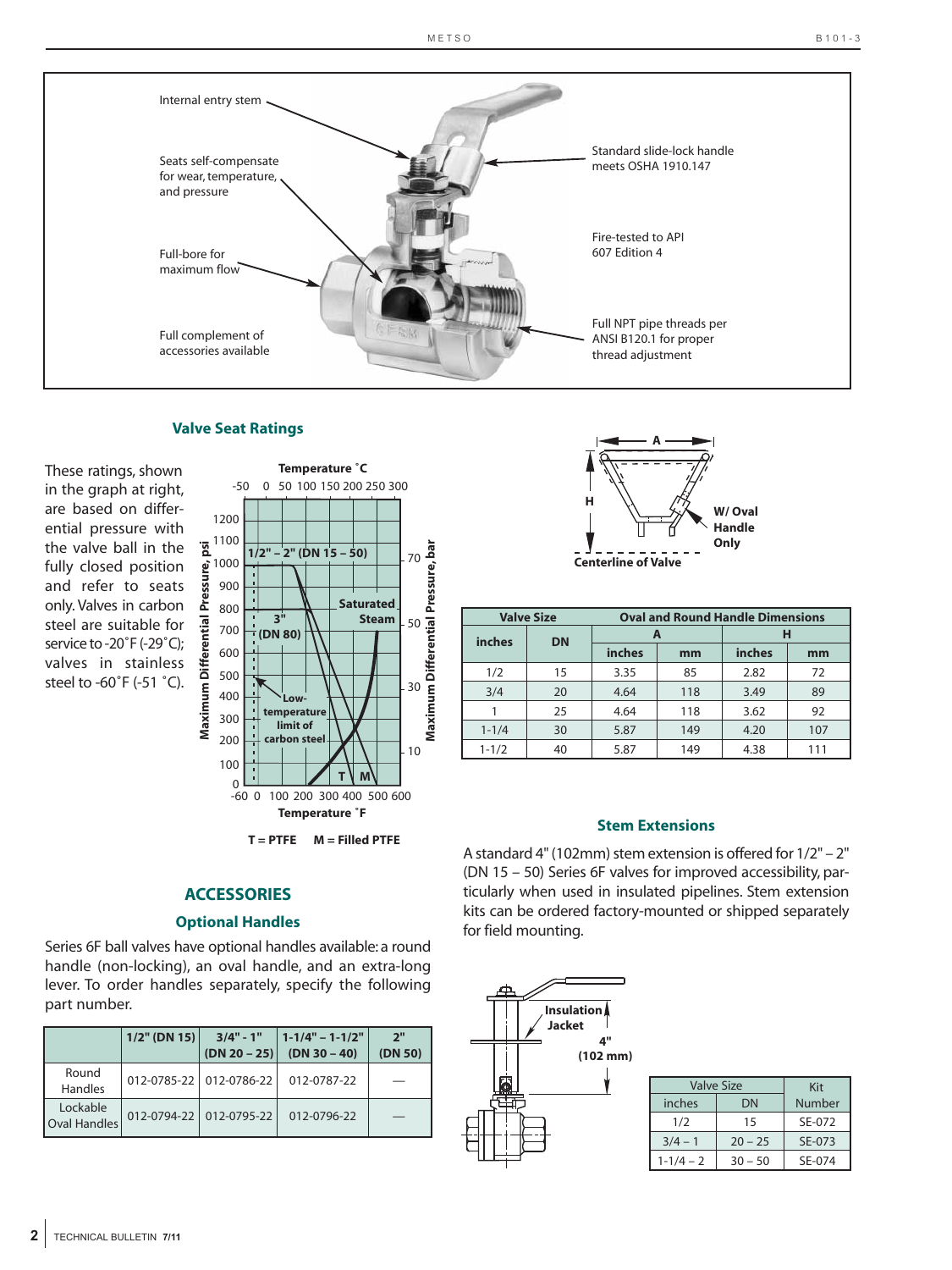### **DIMENSIONS**



| <b>Valve</b>       | <b>DIMENSIONS - inches</b> |      |      |      |         |      |      | Approx. |                  |
|--------------------|----------------------------|------|------|------|---------|------|------|---------|------------------|
| <b>Size inches</b> | $\mathsf{A}$               | B    | E    |      | н       | R    |      | W       | <b>Weight Ib</b> |
| 1/2                | 2.57                       | 1.18 | 0.50 | 2.20 | 4.00    | 0.31 | 0.18 | 0.75    | 0.75             |
| 3/4                | 3.38                       | 1.58 | 0.88 | 3.00 | 5.50    | 0.50 | 0.31 | 0.88    | 2.1              |
|                    | 3.76                       | 1.81 | 1.00 | 3.13 | 5.50    | 0.50 | 0.31 | 0.88    | 2.7              |
| $1 - 1/4$          | 4.24                       | 2.00 | 1.25 | 3.84 | $7.00+$ | 0.63 | 0.37 | 0.98    | 4.1              |
| $1 - 1/2$          | 4.77                       | 2.28 | .50  | 4.02 | $7.00+$ | 0.63 | 0.37 | 0.98    | 5.6              |
|                    | 5.04                       | 2.52 | 2.00 | 4.61 | $7.00+$ | 0.63 | 0.37 | 0.98    | 8.7              |
| 3                  | 7.36                       | 3.68 | 2.99 | 6.14 | 18.00   | 1.00 | 0.67 | 1.05    | 28.0             |

| <b>Valve</b>   | <b>DIMENSIONS - mm</b> |    |    |     |                  |             |    | Approx. |                  |
|----------------|------------------------|----|----|-----|------------------|-------------|----|---------|------------------|
| <b>Size DN</b> | $\mathbf{A}$           | B  |    |     | н                | $\mathbf R$ |    | W       | <b>Weight kg</b> |
| 15             | 65                     | 30 | 13 | 56  | 102              | 8           |    | 19      | 0.34             |
| 29             | 86                     | 40 | 22 | 76  | 140              | 13          | 8  | 22      | 0.95             |
| 25             | 96                     | 46 | 25 | 80  | 140              | 13          | 8  | 22      | 1.2              |
| 32             | 108                    | 51 | 32 | 98  | 178 <sup>+</sup> | 16          | 9  | 25      | 1.9              |
| 40             | 121                    | 58 | 38 | 102 | 178 <sup>+</sup> | 16          | 9  | 25      | 2.5              |
| 50             | 128                    | 64 | 51 | 117 | 178 <sup>+</sup> | 16          | 9  | 25      | 3.9              |
| 80             | 187                    | 93 | 76 | 156 | 457              | 25          | 17 | 27      | 13               |

† Optional 12-inch (305 mm) handle available